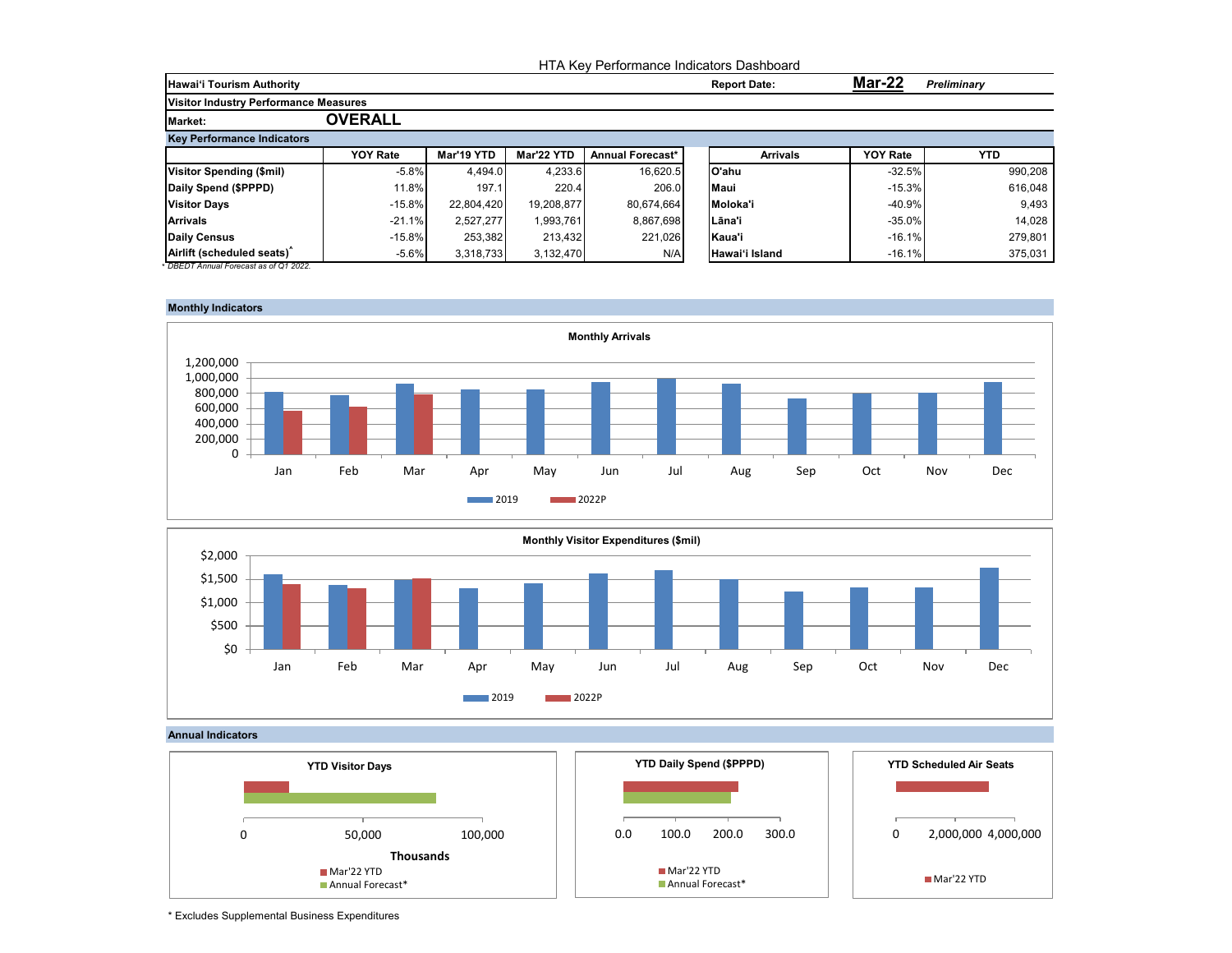|                                              |                   | HTA Key Performance Indicators Dashboard |            |                  |  |                     |                 |                    |  |  |  |
|----------------------------------------------|-------------------|------------------------------------------|------------|------------------|--|---------------------|-----------------|--------------------|--|--|--|
| Hawai'i Tourism Authority                    |                   |                                          |            |                  |  | <b>Report Date:</b> | <b>Mar-22</b>   | <b>Preliminary</b> |  |  |  |
| <b>Visitor Industry Performance Measures</b> |                   |                                          |            |                  |  |                     |                 |                    |  |  |  |
| <b>Market:</b>                               | <b>U.S. TOTAL</b> |                                          |            |                  |  |                     |                 |                    |  |  |  |
| <b>Key Performance Indicators</b>            |                   |                                          |            |                  |  |                     |                 |                    |  |  |  |
|                                              | <b>YOY Rate</b>   | Mar'19 YTD                               | Mar'22 YTD | Annual Forecast* |  | <b>Arrivals</b>     | <b>YOY Rate</b> | <b>YTD</b>         |  |  |  |
| Visitor Spending (\$mil)                     | 29.2%             | 2.873.4                                  | 3.712.7    | 13,988.8         |  | O'ahu               | 10.8%           | 861.871            |  |  |  |
| Daily Spend (\$PPPD)                         | 18.8%             | 191.2                                    | 227.1      | 201.3            |  | <b>Maui</b>         | $-0.3%$         | 543,574            |  |  |  |
| <b>Visitor Days</b>                          | 8.8%              | 15.026.373                               | 16.349.230 | 69,490,874       |  | Moloka'i            | $-29.5%$        | 8,192              |  |  |  |
| <b>Arrivals</b>                              | 8.9%              | 1.616.616                                | 1,760,017  | 7,666,485        |  | l Lāna'i            | $-11.3%$        | 12,397             |  |  |  |
| Daily Census                                 | 8.8%              | 166,960                                  | 181.658    | 190,386          |  | Kaua'i              | $-4.1%$         | 256,384            |  |  |  |
| Airlift (scheduled seats)                    | 22.5%             | 2,279,579                                | 2.792.914  | N/A              |  | Hawai'i Island      | 8.7%            | 336,865            |  |  |  |







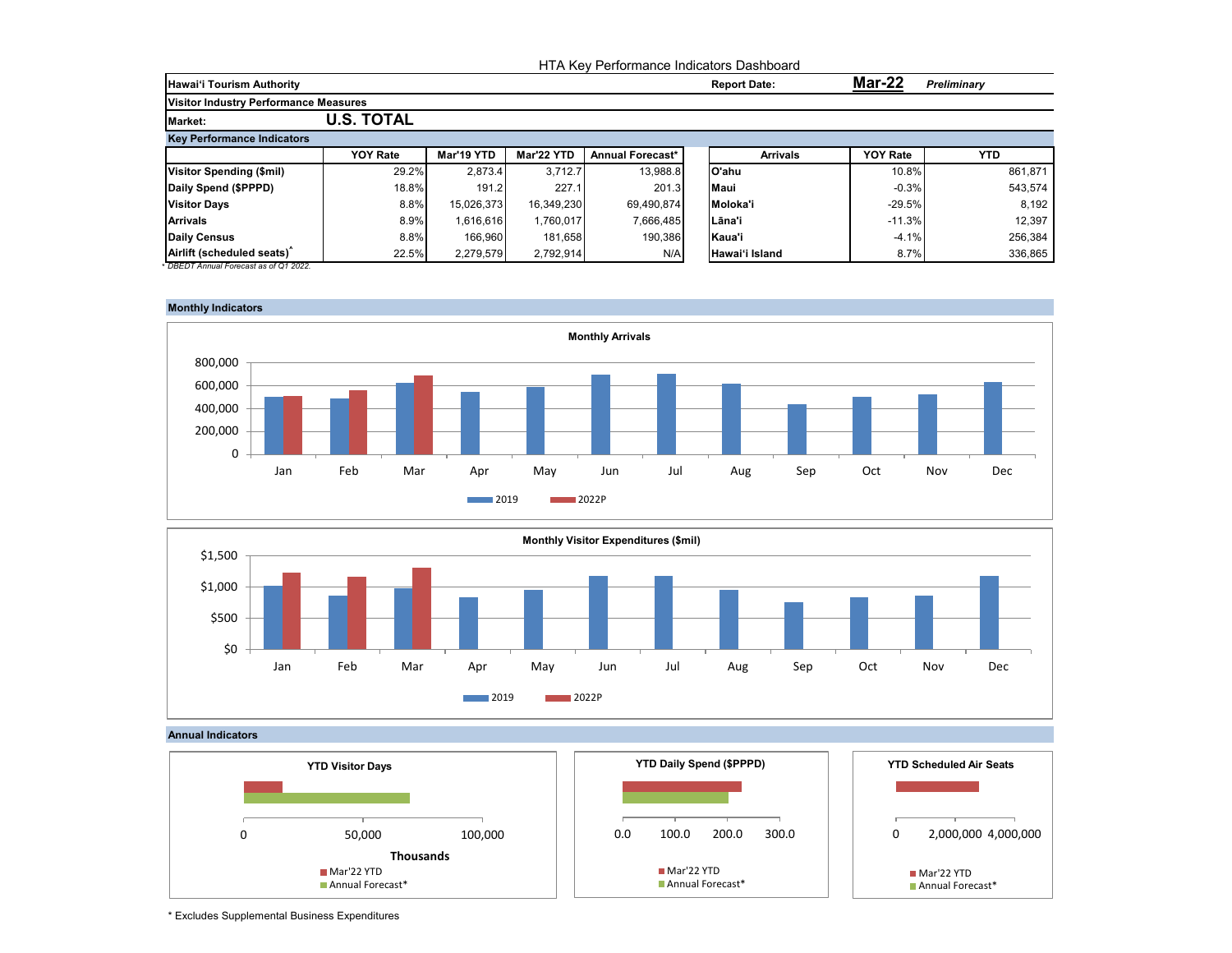|                                              |                  | HTA Key Performance Indicators Dashboard |            |                  |  |                     |                 |             |  |  |  |  |
|----------------------------------------------|------------------|------------------------------------------|------------|------------------|--|---------------------|-----------------|-------------|--|--|--|--|
| <b>Hawai'i Tourism Authority</b>             |                  |                                          |            |                  |  | <b>Report Date:</b> | <b>Mar-22</b>   | Preliminary |  |  |  |  |
| <b>Visitor Industry Performance Measures</b> |                  |                                          |            |                  |  |                     |                 |             |  |  |  |  |
| <b>Market:</b>                               | <b>U.S. WEST</b> |                                          |            |                  |  |                     |                 |             |  |  |  |  |
| <b>Key Performance Indicators</b>            |                  |                                          |            |                  |  |                     |                 |             |  |  |  |  |
|                                              | <b>YOY Rate</b>  | Mar'19 YTD                               | Mar'22 YTD | Annual Forecast* |  | <b>Arrivals</b>     | <b>YOY Rate</b> | YTD.        |  |  |  |  |
| <b>Visitor Spending (\$mil)</b>              | 37.0%            | 1,634.4                                  | 2,239.3    | 8,781.5          |  | O'ahu               | 19.6%           | 537,261     |  |  |  |  |
| Daily Spend (\$PPPD)                         | 22.8%            | 179.6                                    | 220.6      | 194.1            |  | <b>Maui</b>         | 0.6%            | 339,299     |  |  |  |  |
| <b>Visitor Days</b>                          | 11.6%            | 9,098,812                                | 10,150,927 | 45,239,109       |  | Moloka'i            | $-24.9%$        | 5,386       |  |  |  |  |
| <b>Arrivals</b>                              | 12.3%            | 1,028,938                                | 1,156,009  | 5,183,426        |  | lLāna'i             | $-5.1%$         | 6,880       |  |  |  |  |
| Daily Census                                 | 11.6%            | 101,098                                  | 112.788    | 123,943          |  | Kaua'i              | 3.0%            | 166,098     |  |  |  |  |
| Airlift (scheduled seats)                    | 24.6%            | 1,980,931                                | 2.468.737  | N/A              |  | Hawai'i Island      | 10.8%           | 213,489     |  |  |  |  |







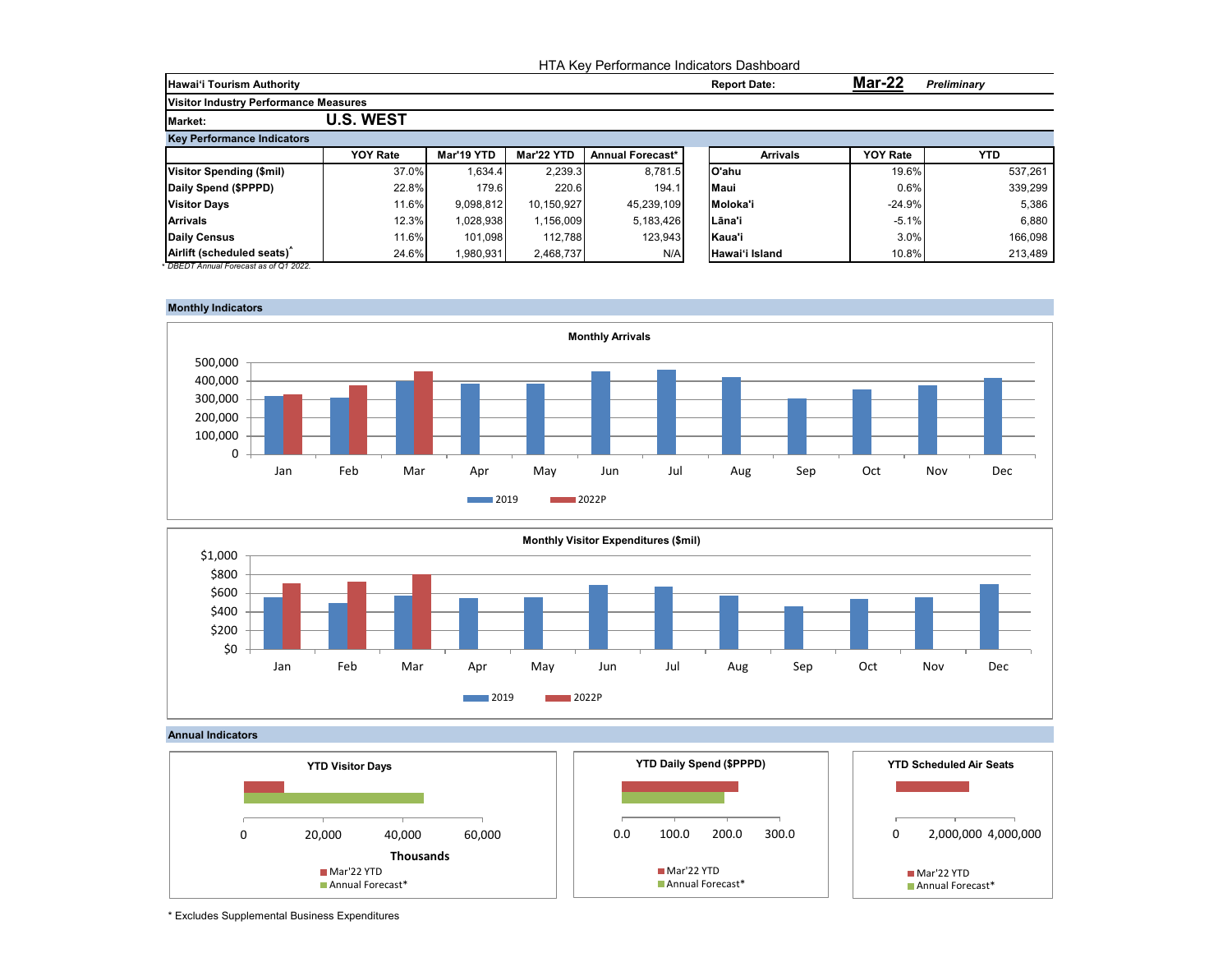|                                              |                  | HTA Key Performance Indicators Dashboard |            |                  |             |                     |                 |                    |  |  |  |
|----------------------------------------------|------------------|------------------------------------------|------------|------------------|-------------|---------------------|-----------------|--------------------|--|--|--|
| <b>Hawai'i Tourism Authority</b>             |                  |                                          |            |                  |             | <b>Report Date:</b> | <b>Mar-22</b>   | <b>Preliminary</b> |  |  |  |
| <b>Visitor Industry Performance Measures</b> |                  |                                          |            |                  |             |                     |                 |                    |  |  |  |
| <b>Market:</b>                               | <b>U.S. EAST</b> |                                          |            |                  |             |                     |                 |                    |  |  |  |
| <b>Key Performance Indicators</b>            |                  |                                          |            |                  |             |                     |                 |                    |  |  |  |
|                                              | <b>YOY Rate</b>  | Mar'19 YTD                               | Mar'22 YTD | Annual Forecast* |             | <b>Arrivals</b>     | <b>YOY Rate</b> | <b>YTD</b>         |  |  |  |
| <b>Visitor Spending (\$mil)</b>              | 18.9%            | 1,239.0                                  | 1,473.4    | 5,207.4          | lO'ahu      |                     | $-1.2%$         | 324,610            |  |  |  |
| Daily Spend (\$PPPD)                         | 13.7%            | 209.0                                    | 237.7      | 214.7            | <b>Maui</b> |                     | $-1.7%$         | 204,275            |  |  |  |
| <b>Visitor Days</b>                          | 4.6%             | 5,927,561                                | 6,198,303  | 24,251,765       | Moloka'i    |                     | $-36.9%$        | 2,806              |  |  |  |
| <b>Arrivals</b>                              | 2.8%             | 587,678                                  | 604,008    | 2,483,059        | l Lāna'i    |                     | $-17.9%$        | 5,517              |  |  |  |
| Daily Census                                 | 4.6%             | 65,862                                   | 68.870     | 66,443           | Kaua'i      |                     | $-14.8\%$       | 90,286             |  |  |  |
| Airlift (scheduled seats)                    | 8.5%             | 298,648                                  | 324,177    | N/A              |             | Hawai'i Island      | 5.2%            | 123,376            |  |  |  |







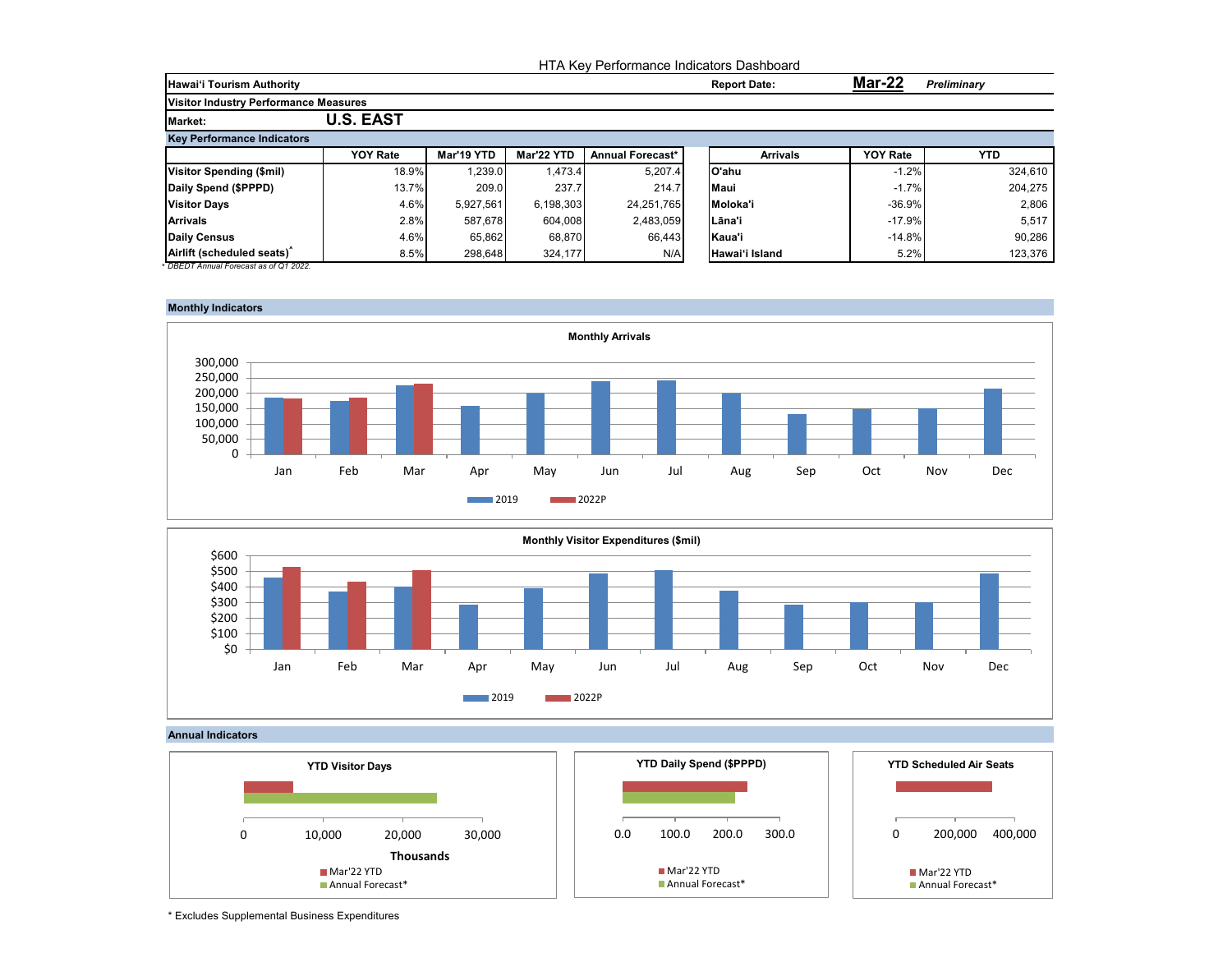|                                              |                 | HTA Key Performance Indicators Dashboard |            |                         |  |                     |                 |                    |  |  |  |
|----------------------------------------------|-----------------|------------------------------------------|------------|-------------------------|--|---------------------|-----------------|--------------------|--|--|--|
| <b>Hawai'i Tourism Authority</b>             |                 |                                          |            |                         |  | <b>Report Date:</b> | Mar-22          | <b>Preliminary</b> |  |  |  |
| <b>Visitor Industry Performance Measures</b> |                 |                                          |            |                         |  |                     |                 |                    |  |  |  |
| <b>Market:</b>                               | <b>JAPAN</b>    |                                          |            |                         |  |                     |                 |                    |  |  |  |
| <b>Key Performance Indicators</b>            |                 |                                          |            |                         |  |                     |                 |                    |  |  |  |
|                                              | <b>YOY Rate</b> | Mar'19 YTD                               | Mar'22 YTD | <b>Annual Forecast*</b> |  | <b>Arrivals</b>     | <b>YOY Rate</b> | <b>YTD</b>         |  |  |  |
| <b>Visitor Spending (\$mil)</b>              | $-94.0\%$       | 524.1                                    | 31.5       | 805.1                   |  | O'ahu               | $-97.6\%$       | 8,471              |  |  |  |
| Daily Spend (\$PPPD)                         | $-10.3%$        | 239.8                                    | 215.2      | 254.2                   |  | Maui                | $-95.3\%$       | 612                |  |  |  |
| <b>Visitor Days</b>                          | $-93.3%$        | 2,185,655                                | 146.352    | 3,167,750               |  | Moloka'i            | $-99.5%$        |                    |  |  |  |
| <b>Arrivals</b>                              | $-97.6%$        | 374,929                                  | 9,068      | 521,380                 |  | Lāna'i              | $-96.3\%$       | 20                 |  |  |  |
| Daily Census                                 | $-93.3%$        | 24,285                                   | 1,626      | 8,679                   |  | Kaua'i              | $-97.0\%$       | 208                |  |  |  |
| Airlift (scheduled seats)                    | $-89.9%$        | 505,898                                  | 51,243     | N/A                     |  | Hawai'i Island      | -97.4%          | 944                |  |  |  |







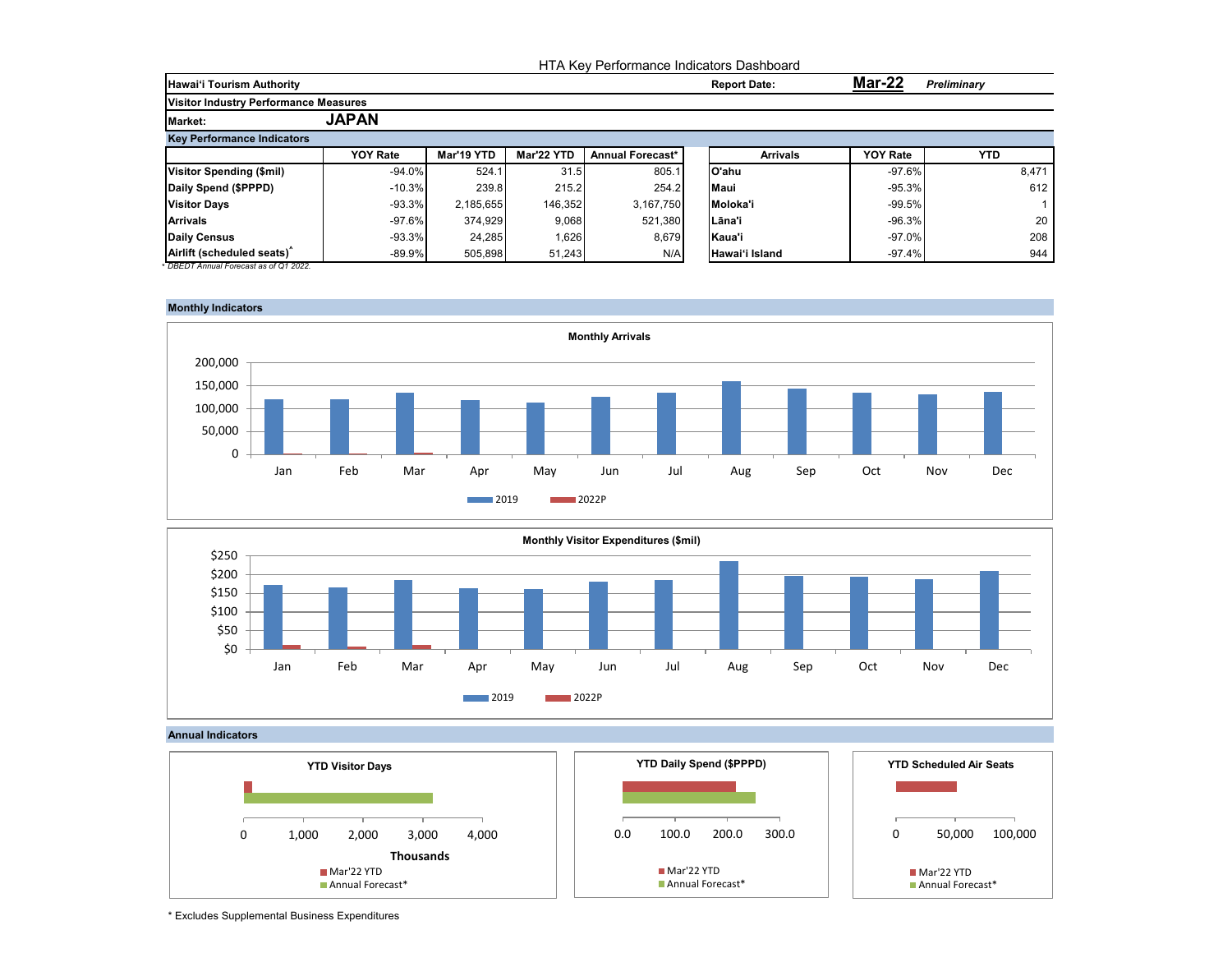|                                              | HTA Key Performance Indicators Dashboard |            |            |                  |             |                     |                 |             |  |  |
|----------------------------------------------|------------------------------------------|------------|------------|------------------|-------------|---------------------|-----------------|-------------|--|--|
| <b>Hawai'i Tourism Authority</b>             |                                          |            |            |                  |             | <b>Report Date:</b> | <b>Mar-22</b>   | Preliminary |  |  |
| <b>Visitor Industry Performance Measures</b> |                                          |            |            |                  |             |                     |                 |             |  |  |
| <b>Market:</b>                               | <b>CANADA</b>                            |            |            |                  |             |                     |                 |             |  |  |
| <b>Key Performance Indicators</b>            |                                          |            |            |                  |             |                     |                 |             |  |  |
|                                              | <b>YOY Rate</b>                          | Mar'19 YTD | Mar'22 YTD | Annual Forecast* |             | <b>Arrivals</b>     | <b>YOY Rate</b> | <b>YTD</b>  |  |  |
| <b>Visitor Spending (\$mil)</b>              | $-42.3%$                                 | 458.3      | 264.3      | 426.6            | lO'ahu      |                     | $-44.1%$        | 46,755      |  |  |
| Daily Spend (\$PPPD)                         | 4.0%                                     | 169.1      | 175.9      | 173.6            | <b>Maui</b> |                     | $-52.7%$        | 49,079      |  |  |
| <b>Visitor Days</b>                          | $-44.6%$                                 | 2.710.297  | 1,502,383  | 2,457,615        | Moloka'i    |                     | $-67.2\%$       | 633         |  |  |
| <b>Arrivals</b>                              | $-49.8%$                                 | 213,190    | 107.072    | 194,619          | Lāna'i      |                     | $-64.5%$        | 864         |  |  |
| <b>Daily Census</b>                          | $-44.6%$                                 | 30,114     | 16.693     | 6,733            | Kaua'i      |                     | $-65.5%$        | 10,945      |  |  |
| Airlift (scheduled seats)                    | $-9.4%$                                  | 211,342    | 191.476    | N/A              |             | Hawai'i Island      | $-56.7%$        | 17,553      |  |  |







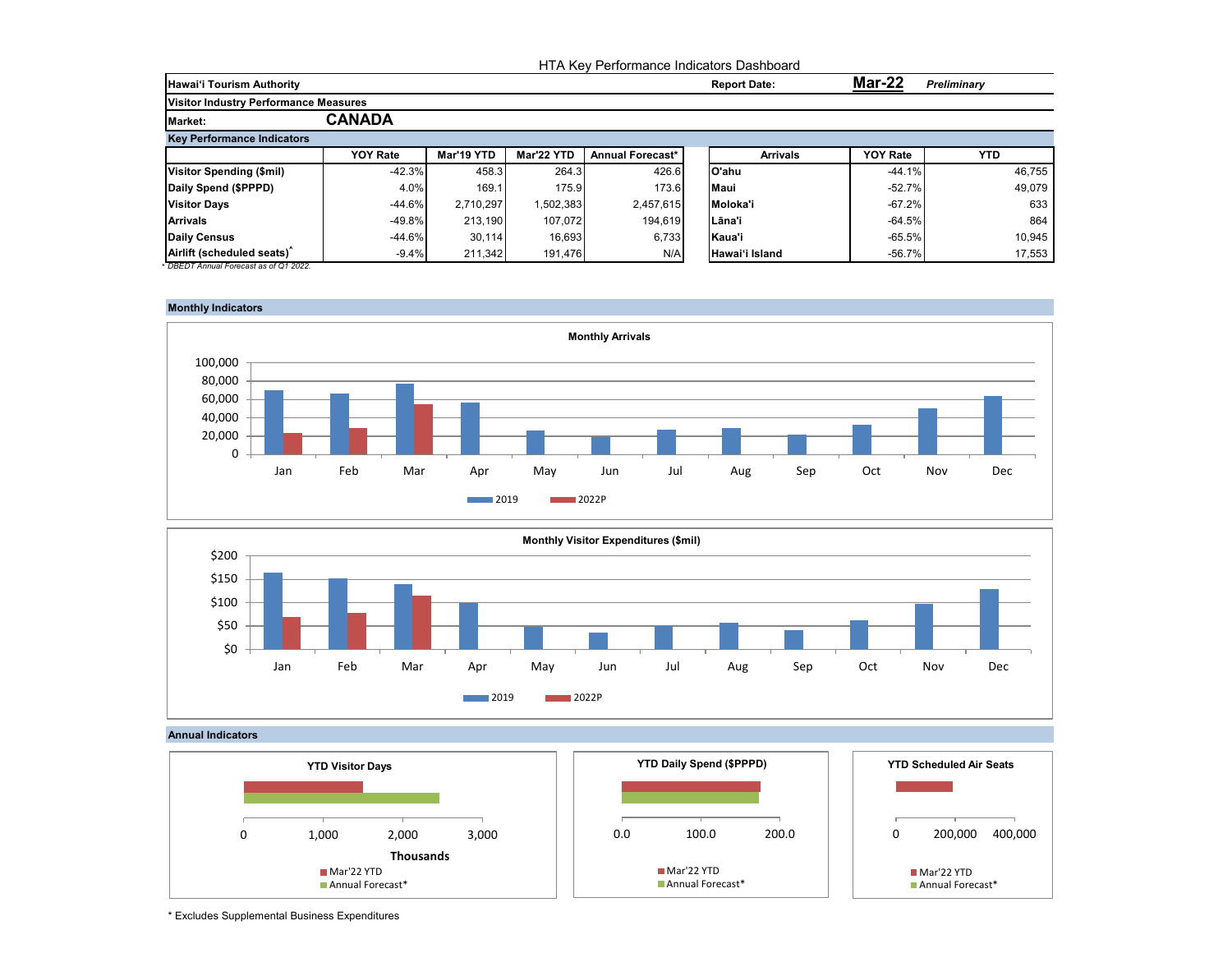|                                              |                 |            |            | HTA Key Performance Indicators Dashboard |                     |                 |                    |
|----------------------------------------------|-----------------|------------|------------|------------------------------------------|---------------------|-----------------|--------------------|
| <b>Hawai'i Tourism Authority</b>             |                 |            |            |                                          | <b>Report Date:</b> | Mar-22          | <b>Preliminary</b> |
| <b>Visitor Industry Performance Measures</b> |                 |            |            |                                          |                     |                 |                    |
| <b>Market:</b>                               | <b>OCEANIA</b>  |            |            |                                          |                     |                 |                    |
| <b>Key Performance Indicators</b>            |                 |            |            |                                          |                     |                 |                    |
|                                              | <b>YOY Rate</b> | Mar'19 YTD | Mar'22 YTD | Annual Forecast*                         | <b>Arrivals</b>     | <b>YOY Rate</b> | <b>YTD</b>         |
| Visitor Spending (\$mil)                     | $-77.4%$        | 170.6      | 38.6       | 298.2                                    | lO'ahu              | $-80.1%$        | 13,304             |
| Daily Spend (\$PPPD)                         | 1.2%            | 263.1      | 266.2      | 275.3                                    | <b>Maui</b>         | $-83.4%$        | 1,868              |
| <b>Visitor Days</b>                          | $-77.6%$        | 648.450    | 144.984    | 1,083,103                                | Moloka'i            | $-97.1%$        | 23                 |
| <b>Arrivals</b>                              | $-79.5%$        | 68,598     | 14,081     | 110,655                                  | ILāna'i             | $-90.7\%$       | 107                |
| <b>Daily Census</b>                          | -77.6%          | 7,205      | 1,611      | 2,967                                    | Kaua'i              | -87.7%          | 781                |
| Airlift (scheduled seats)                    | $-76.0%$        | 115.945    | 27.873     | N/A                                      | Hawai'i Island      | $-75.3%$        | 1,812              |







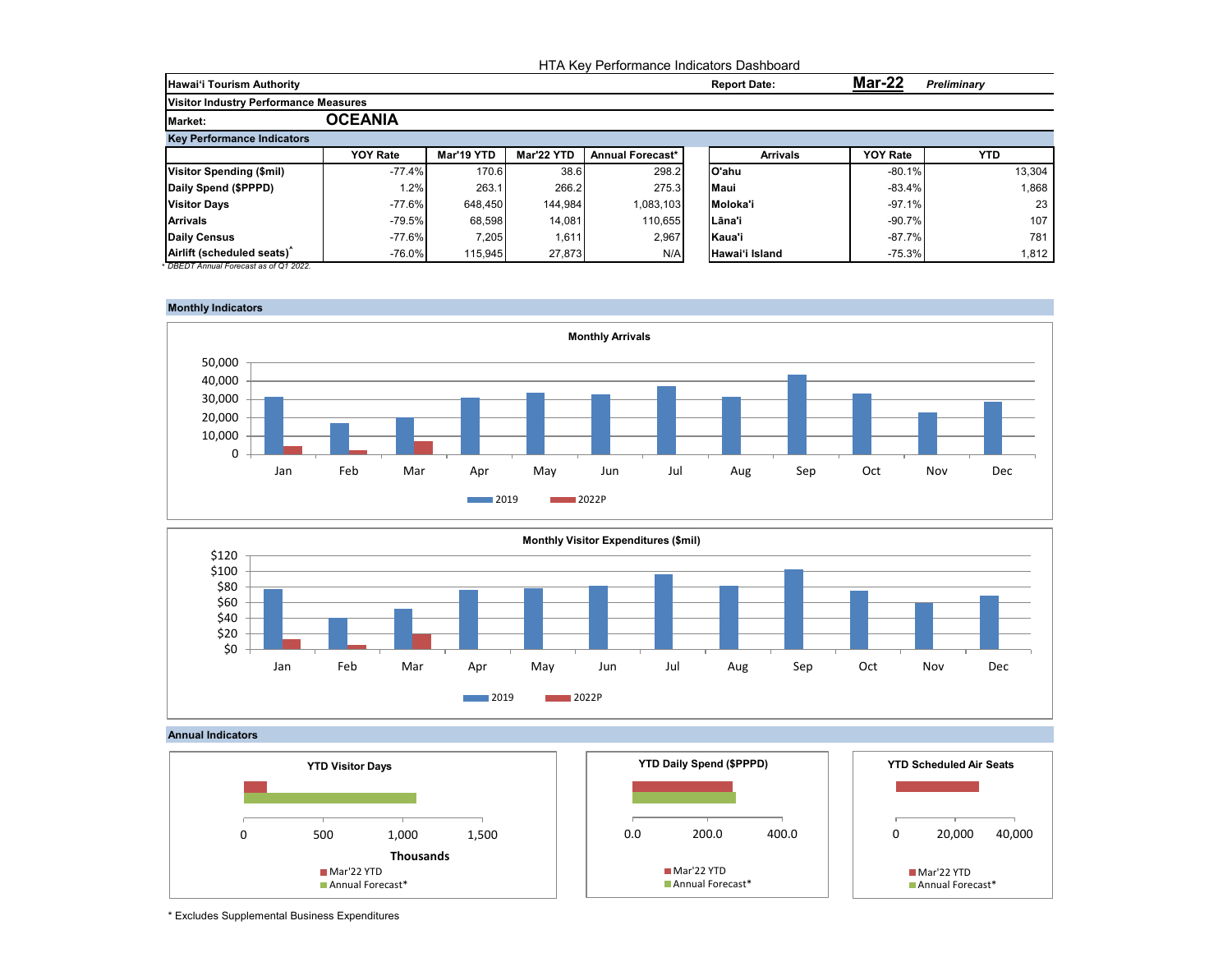|                                       |                   |            |            |                  | HTA Key Performance Indicators Dashboard |                 |                    |
|---------------------------------------|-------------------|------------|------------|------------------|------------------------------------------|-----------------|--------------------|
| <b>Hawai'i Tourism Authority</b>      |                   |            |            |                  | <b>Report Date:</b>                      | Mar-22          | <b>Preliminary</b> |
| Visitor Industry Performance Measures |                   |            |            |                  |                                          |                 |                    |
| <b>Market:</b>                        | <b>OTHER ASIA</b> |            |            |                  |                                          |                 |                    |
| <b>Key Performance Indicators</b>     |                   |            |            |                  |                                          |                 |                    |
|                                       | <b>YOY Rate</b>   | Mar'19 YTD | Mar'22 YTD | Annual Forecast* | <b>Arrivals</b>                          | <b>YOY Rate</b> | <b>YTD</b>         |
| Visitor Spending (\$mil)              | $-84.5%$          | 242.6      | 37.6       | N/A              | O'ahu                                    | $-90.8\%$       | 8,884              |
| Daily Spend (\$PPPD)                  | 1.1%              | 292.7      | 296.0      | N/A              | <b>Maui</b>                              | $-91.1%$        | 1,592              |
| <b>Visitor Days</b>                   | $-84.7%$          | 828,868    | 127,163    | N/A              | Moloka'i                                 | $-92.4%$        | 40                 |
| <b>Arrivals</b>                       | $-89.8%$          | 99,569     | 10.115     | N/A              | ILāna'i                                  | $-90.5%$        | 73                 |
| <b>Daily Census</b>                   | $-84.7%$          | 9.210      | 1,413      | N/A              | Kaua'i                                   | $-86.5%$        | 622                |
| Airlift (scheduled seats)             | $-80.2%$          | 129.397    | 25,636     | N/A              | Hawai'i Island                           | $-90.5%$        | 2,170              |







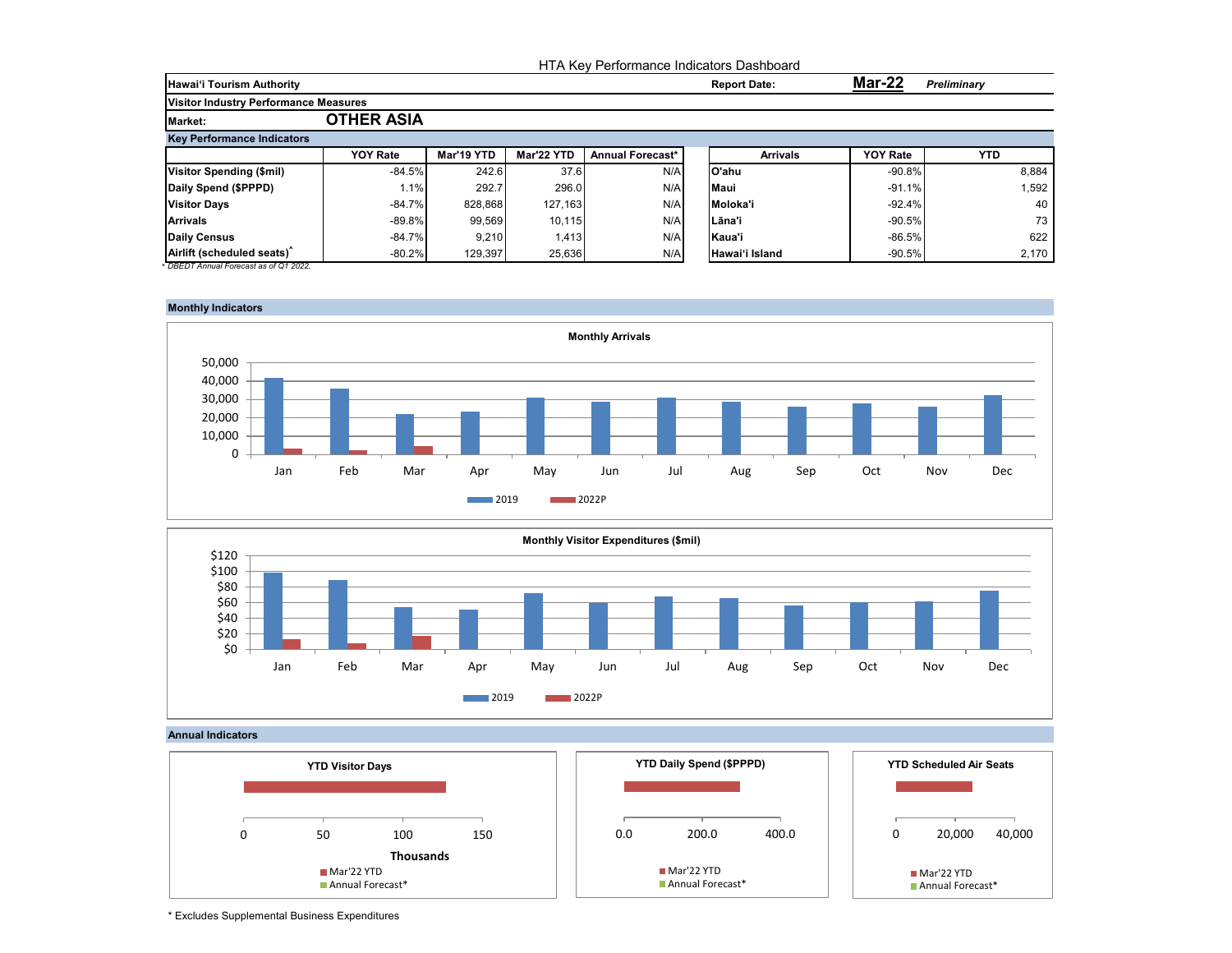|                                              |                 | HTA Key Performance Indicators Dashboard |            |                         |  |                     |                 |                    |  |  |  |
|----------------------------------------------|-----------------|------------------------------------------|------------|-------------------------|--|---------------------|-----------------|--------------------|--|--|--|
| <b>Hawai'i Tourism Authority</b>             |                 |                                          |            |                         |  | <b>Report Date:</b> | Mar-22          | <b>Preliminary</b> |  |  |  |
| <b>Visitor Industry Performance Measures</b> |                 |                                          |            |                         |  |                     |                 |                    |  |  |  |
| <b>Market:</b>                               | <b>KOREA</b>    |                                          |            |                         |  |                     |                 |                    |  |  |  |
| <b>Key Performance Indicators</b>            |                 |                                          |            |                         |  |                     |                 |                    |  |  |  |
|                                              | <b>YOY Rate</b> | Mar'19 YTD                               | Mar'22 YTD | <b>Annual Forecast*</b> |  | <b>Arrivals</b>     | <b>YOY Rate</b> | <b>YTD</b>         |  |  |  |
| Visitor Spending (\$mil)                     | $-82.1%$        | 135.8                                    | 24.3       | 192.6                   |  | lO'ahu              | $-91.1%$        | 5,507              |  |  |  |
| Daily Spend (\$PPPD)                         | 2.4%            | 266.8                                    | 273.2      | 300.1                   |  | Maui                | $-90.2%$        | 861                |  |  |  |
| <b>Visitor Days</b>                          | $-82.5%$        | 509,080                                  | 89.096     | 641.680                 |  | Moloka'i            | $-92.1%$        | 23                 |  |  |  |
| <b>Arrivals</b>                              | $-90.7\%$       | 63,131                                   | 5,846      | 80.957                  |  | Lāna'i              | $-91.4%$        | 24                 |  |  |  |
| <b>Daily Census</b>                          | $-82.5%$        | 5,656                                    | 990        | 1,758                   |  | Kaua'i              | $-89.9\%$       | 277                |  |  |  |
| Airlift (scheduled seats)                    | $-70.9%$        | 88,217                                   | 25,636     | N/A                     |  | Hawai'i Island      | $-88.4%$        | 1,096              |  |  |  |







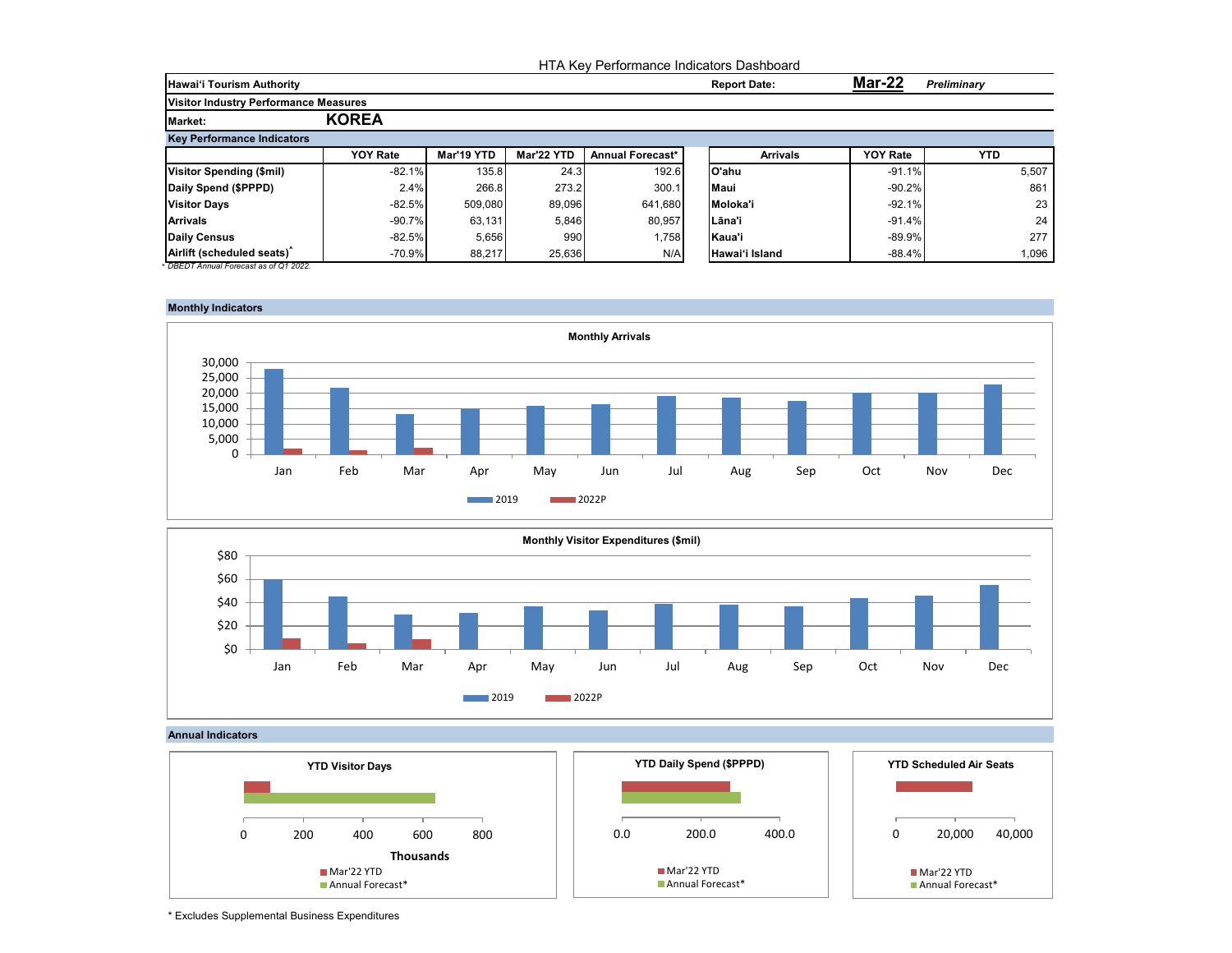|                                              |                 | HTA Key Performance Indicators Dashboard |            |                  |                     |                 |                   |  |  |  |  |
|----------------------------------------------|-----------------|------------------------------------------|------------|------------------|---------------------|-----------------|-------------------|--|--|--|--|
| <b>Hawai'i Tourism Authority</b>             |                 |                                          |            |                  | <b>Report Date:</b> | <b>Mar-22</b>   | Preliminary       |  |  |  |  |
| <b>Visitor Industry Performance Measures</b> |                 |                                          |            |                  |                     |                 |                   |  |  |  |  |
| <b>Market:</b>                               | <b>CHINA</b>    |                                          |            |                  |                     |                 |                   |  |  |  |  |
| <b>Key Performance Indicators</b>            |                 |                                          |            |                  |                     |                 |                   |  |  |  |  |
|                                              | <b>YOY Rate</b> | Mar'19 YTD                               | Mar'22 YTD | Annual Forecast* | <b>Arrivals</b>     | <b>YOY Rate</b> | <b>YTD</b>        |  |  |  |  |
| <b>Visitor Spending (\$mil)</b>              | $-91.8%$        | 84.0                                     | 6.9        | N/A              | lO'ahu              | $-91.7%$        | 2,355             |  |  |  |  |
| Daily Spend (\$PPPD)                         | 1.0%            | 333.6                                    | 336.9      | N/A              | <b>Maui</b>         | $-94.4%$        | 404               |  |  |  |  |
| <b>Visitor Days</b>                          | $-91.9%$        | 251,780                                  | 20,488     | N/A              | Moloka'i            | $-94.1%$        | $12 \overline{ }$ |  |  |  |  |
| <b>Arrivals</b>                              | $-90.8%$        | 29,289                                   | 2,708      | N/A              | Lāna'i              | $-93.1%$        | 29                |  |  |  |  |
| <b>Daily Census</b>                          | $-91.9%$        | 2,798                                    | 228        | N/A              | Kaua'i              | $-90.4%$        | 128               |  |  |  |  |
| Airlift (scheduled seats)                    | N/A             | N/A                                      | N/A        | N/A              | Hawai'i Island      | $-93.7%$        | 742               |  |  |  |  |







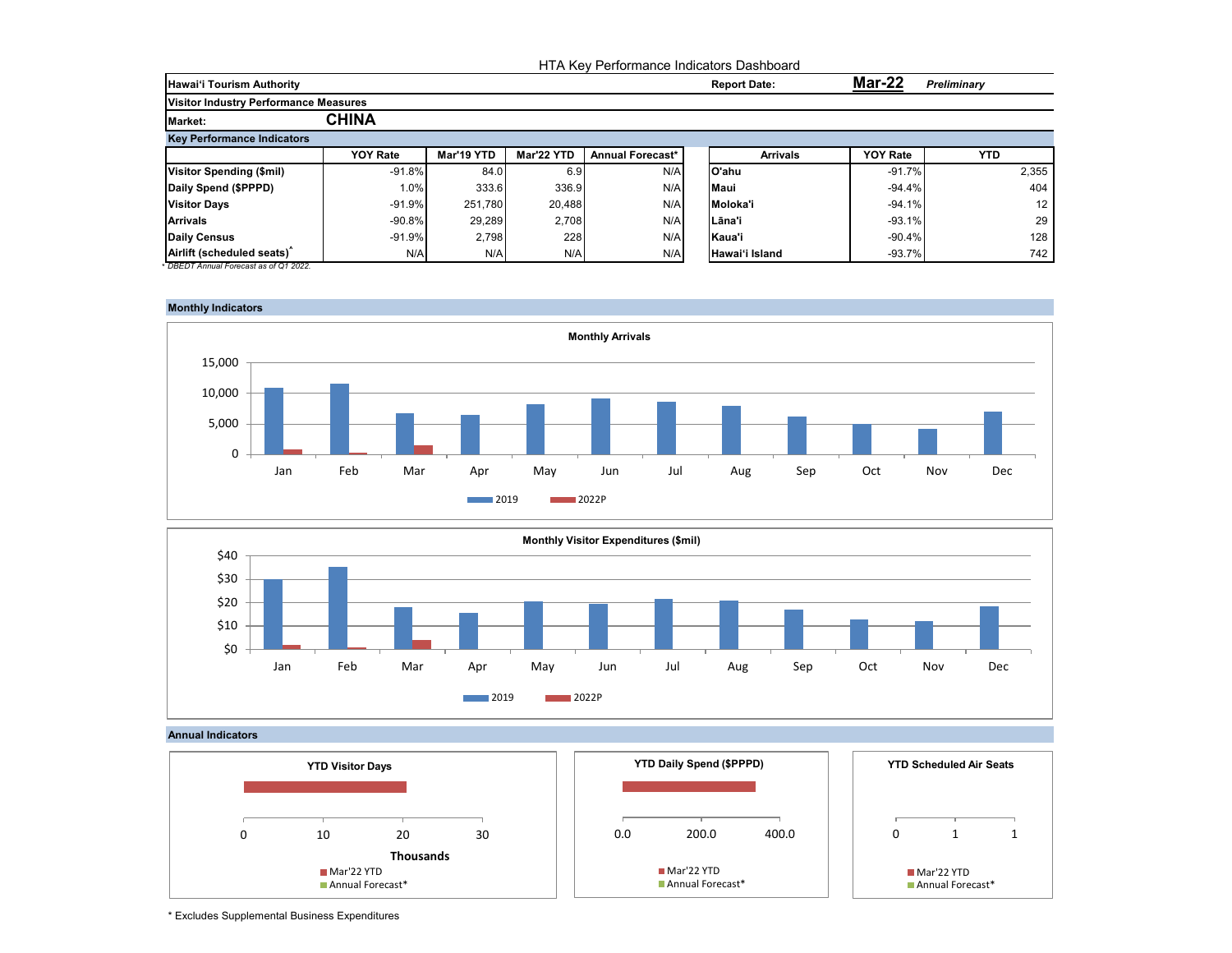|                                              |                 |            |            |                  | HTA Key Performance Indicators Dashboard |                 |                    |
|----------------------------------------------|-----------------|------------|------------|------------------|------------------------------------------|-----------------|--------------------|
| <b>Hawai'i Tourism Authority</b>             |                 |            |            |                  | <b>Report Date:</b>                      | Mar-22          | <b>Preliminary</b> |
| <b>Visitor Industry Performance Measures</b> |                 |            |            |                  |                                          |                 |                    |
| <b>Market:</b>                               | <b>EUROPE</b>   |            |            |                  |                                          |                 |                    |
| <b>Key Performance Indicators</b>            |                 |            |            |                  |                                          |                 |                    |
|                                              | <b>YOY Rate</b> | Mar'19 YTD | Mar'22 YTD | Annual Forecast* | <b>Arrivals</b>                          | <b>YOY Rate</b> | YTD.               |
| <b>Visitor Spending (\$mil)</b>              | $-42.0%$        | 50.3       | 29.2       | 100.7            | lO'ahu                                   | $-48.4%$        | 9,082              |
| Daily Spend (\$PPPD)                         | $-7.7%$         | 153.3      | 141.4      | 158.4            | <b>Maui</b>                              | $-54.9%$        | 4,743              |
| <b>Visitor Days</b>                          | $-37.1%$        | 328,183    | 206,383    | 635,609          | Moloka'i                                 | $-27.0%$        | 243                |
| <b>Arrivals</b>                              | $-44.8%$        | 24,443     | 13.494     | 47,332           | Lāna'i                                   | $-37.6%$        | 177                |
| Daily Census                                 | $-37.1%$        | 3,646      | 2,293      | 1,741            | Kaua'i                                   | $-51.6%$        | 2,792              |
| Airlift (scheduled seats)                    | N/A             | N/A        | N/A        | N/A              | Hawai'i Island                           | $-30.9%$        | 4,933              |